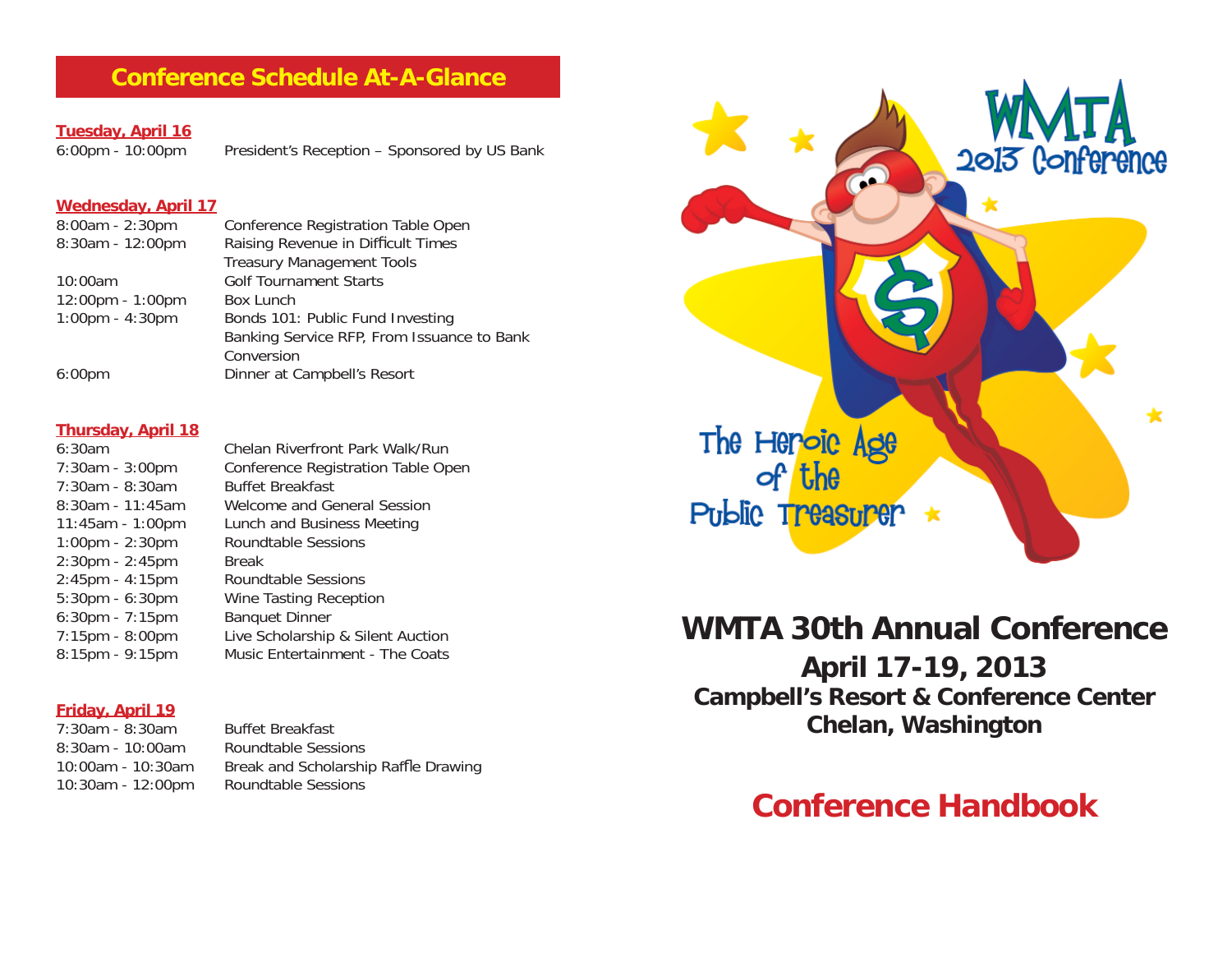## **WMTA Mission Statement**

To promote the profession of Municipal Treasurers in the state of Washington through education, mutual support, professional recognition, and legislative advocacy.

> You can visit the WMTA website at**www.wmta-online.com**



**Upper Level**

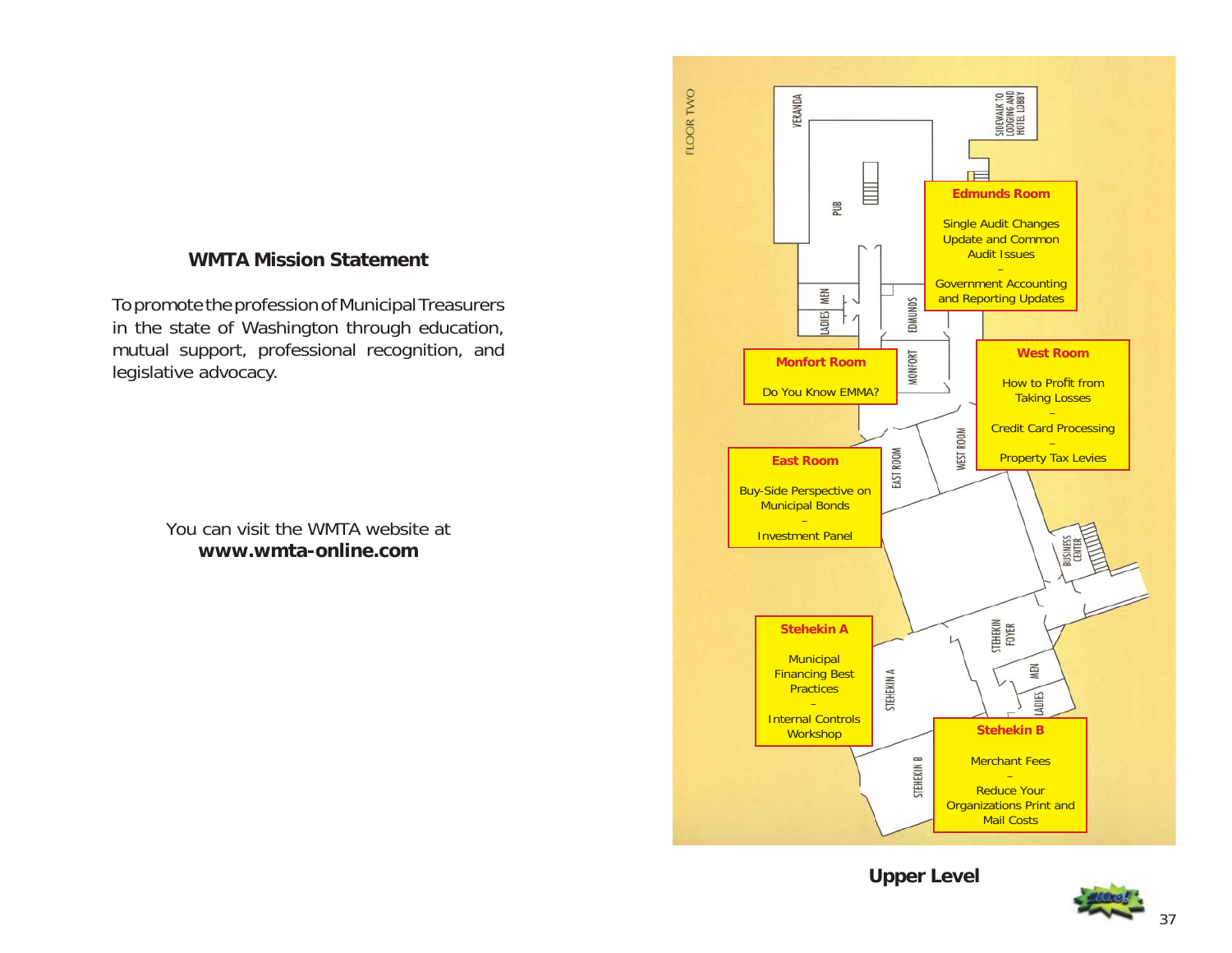

## **Contents**

| Debt Track                                                  |  |
|-------------------------------------------------------------|--|
|                                                             |  |
|                                                             |  |
|                                                             |  |
| <b>Investments Track</b>                                    |  |
|                                                             |  |
|                                                             |  |
|                                                             |  |
| <b>Banking Track</b>                                        |  |
|                                                             |  |
| Credit Card Processing - Remaining Secure and Compliant  23 |  |
| Banking Service RFP, From Issuance to Bank Conversion 23    |  |
| <b>Treasury Management Track</b>                            |  |
| Reduce Your Organizations Total Print and Mail Costs 25     |  |
|                                                             |  |
|                                                             |  |
| <b>Accounting Track</b>                                     |  |
|                                                             |  |
| Single Audit Changes Update and Common Audit Issues  26     |  |
|                                                             |  |
|                                                             |  |
|                                                             |  |
|                                                             |  |
|                                                             |  |
|                                                             |  |
|                                                             |  |
|                                                             |  |
|                                                             |  |
|                                                             |  |
| Conference Schedule At-A-Glance  Back Cover                 |  |





1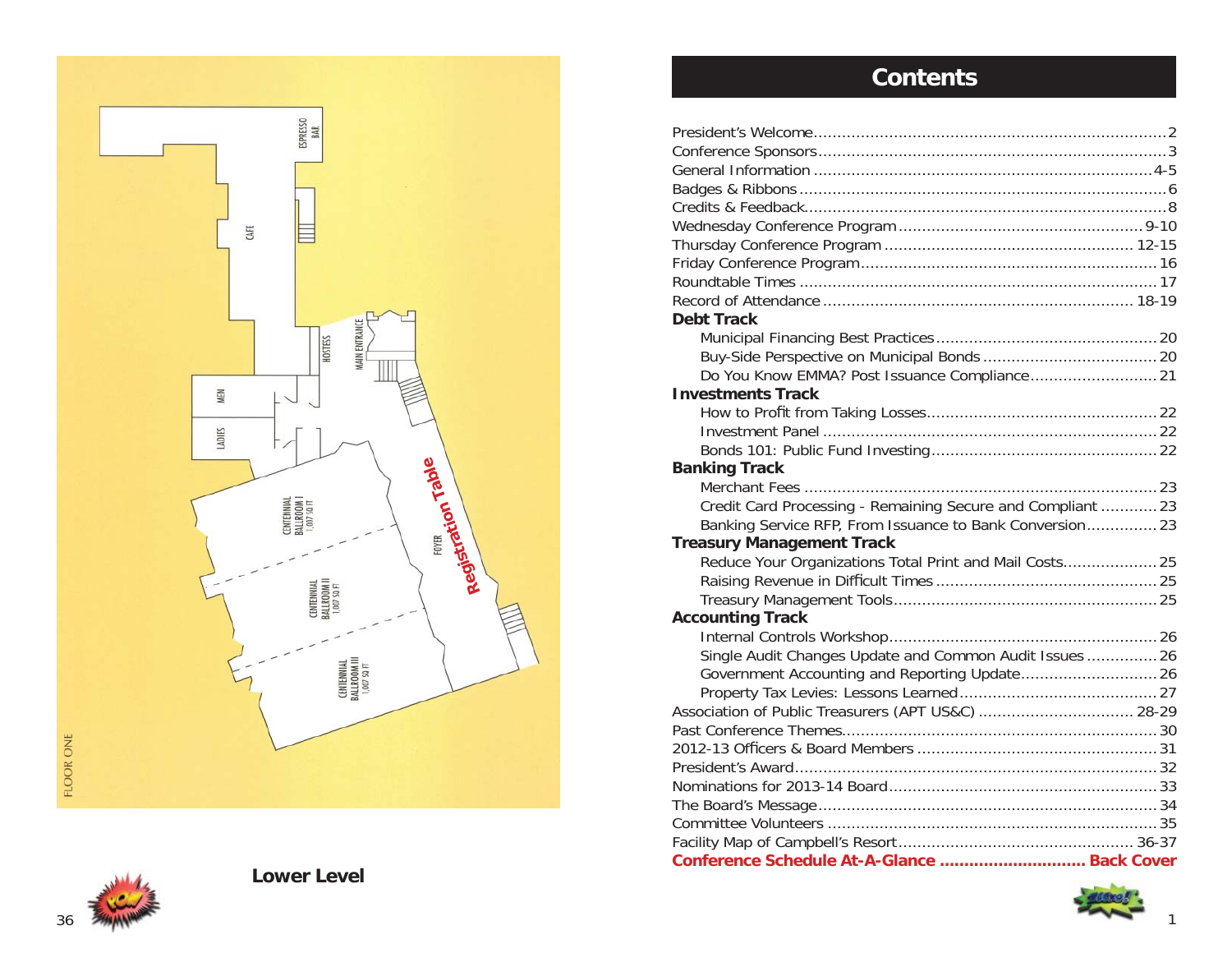## **President's Welcome**

Welcome to the 30th Annual Washington Municipal Treasurer's Association conference! The WMTA Board and myself are very excited about this year's conference program. I hope you will be too, after reviewing this booklet.

It is amazing to me that this great organization has been doing this conference for 30 years! A lot has changed over time, but this is still a wonderful way to share knowledge, experience and gain information for our entities back home. So it is with a heavy heart that WMTA says farewell to two of our members who helped form this organization.

**George Arlen Khtaian Jr.** (1930-2012) was one of the founding fathers of the WMTA. He was our first President of the association. George was employed as the Finance Director, City Clerk, Treasurer of the City



of Anacortes for 28 years, before his retirement in 2004. Along with Harry Wong (formerly with City of Bellevue), Lloyd Hara (formerly with City of Seattle and now King County Assessor), and Paul Kusakabe (formerly with City of Redmond, and later Renton), George helped start WMTA as the second preeminent local finance officer organization in the state. His legacy lives on as judged by the continuing success of WMTA and quality of people who continue to populate the board.

**Rodney Gilbert Rich** (1933-2013) was a past director and chair of the Municipal Treasurers' Association of the US & Canada. Rodney was the Director of Investments for the City of Seattle, a job he truly loved and did for over 30 years. He was also a board member of the Seattle City Employees Retirement System Board of Administration, and served as a trustee for the City of Seattle Deferred Compensation Committee. We owe a debt of gratitude to both these men who will be sorely missed.



Our conference theme this year is "Super Heroes" because that's what each of you are. We live in a hectic, ever-changing world where we wear many hats, and get more work done per person than ever before in modern times. And government workers in particular, do all this in the political environment, which often makes accomplishments even more difficult. So loosen your super-hero cape and relax while here in Chelan. Take in the information offered, and network with old and new friends. By the end of the week we will be recharged and ready to save the world. Again.



*Dianne Nelson, President*

## **Committee Volunteers**



The WMTA Board is looking for members for the various committees and positions. If you are interested in any of the following, please contact us. Contact information for the board members are on our website at**www.wmta-online.com**.

#### **Audit**

#### **Budget**

#### **Conference**

(Auction, Decorations, Entertainment, General Session, Golf, Raffle, Registration, Sponsors, Walk/Run)

#### **Education**

**Historian**

#### **Investment Policy Certification**

**Legislative**

**Membership**

**Newsletter**

**Nomination**

**Scholarship**

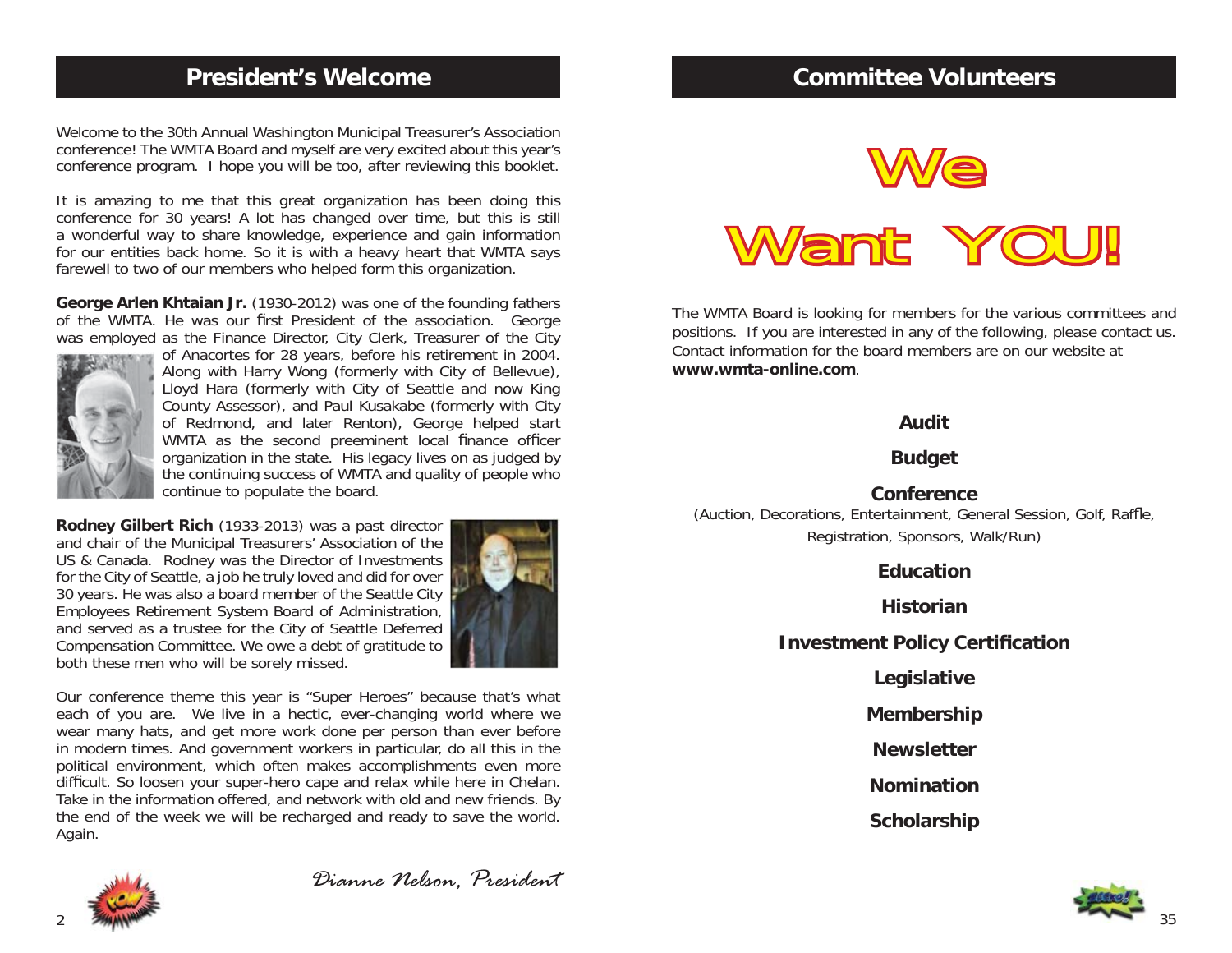## **The Board's Message**

As we wrap up on the final day of conference, it is our goal that your time here has been well spent. We would like to ask that you take a moment to consider the following questions about this week.

- O Did you meet new friends?
- $O$  Did you collect new networking contacts?
- $O$  Did you obtain any new or updated information?
- O Did you get a chance to relax, have fun, and feel refreshed?

Hopefully you can answer "yes" to one or several of these questions. We are very interested in your feedback. We encourage you to complete your **WMTA 2013 Conference Surveys** which will be sent to you via email. Your comments help us make plans and improvements for next year's conference.

We thank each of you for your attendance and participation this year. Don't forget, the WMTA Board is always looking for enthusiastic individuals to assist with next year's conference. If you are interested in helping out with any of the conference or board committees (audit, budget, conference, education, historian, investment policy certification, legislative, membership, newsletter, nomination, or scholarship), please call or email any board member. You can find our phone and email addresses on the website at **www.wmta-online.com**.

> Put your future in good hands - your own.

- Author Unknown

## **Conference Sponsors**

The WMTA Board and the Conference Chair would like to extend a very special **thank you** to all the sponsors who have helped make this 2013 conference a success. A conference such as this requires significant financial resources. The generosity of the sponsors allows the WMTA to continue to provide quality educational programs at an affordable cost.

Sponsors provide financial assistance for events such as the President's Reception, meals, break refreshments, receptions, the Chelan Riverfront Park Walk/Run, tote bags, T-shirts, the golf tournament, and much more.

A complete listing of all conference sponsors is also included in your registration packet. Throughout the conference, please take a moment to welcome and thank the representatives of these businesses.

> Thank <sup>Vining Sparks</sup> **Bank of America Merrill Lynch Bank of New York MellonCantor Fitzgerald Cashmere Valley Bank D.A. Davidson & Co.Foster Pepper Government Perspectives KeyBank K&L Gates LLPMartin Nelson & Company Piper Jaffray Raymond James SDM AdvisorsSeattle Northwest SecuritiesSterling Bank Time Value Investments, Inc. US BankVining Sparks Wells Fargo Bank**

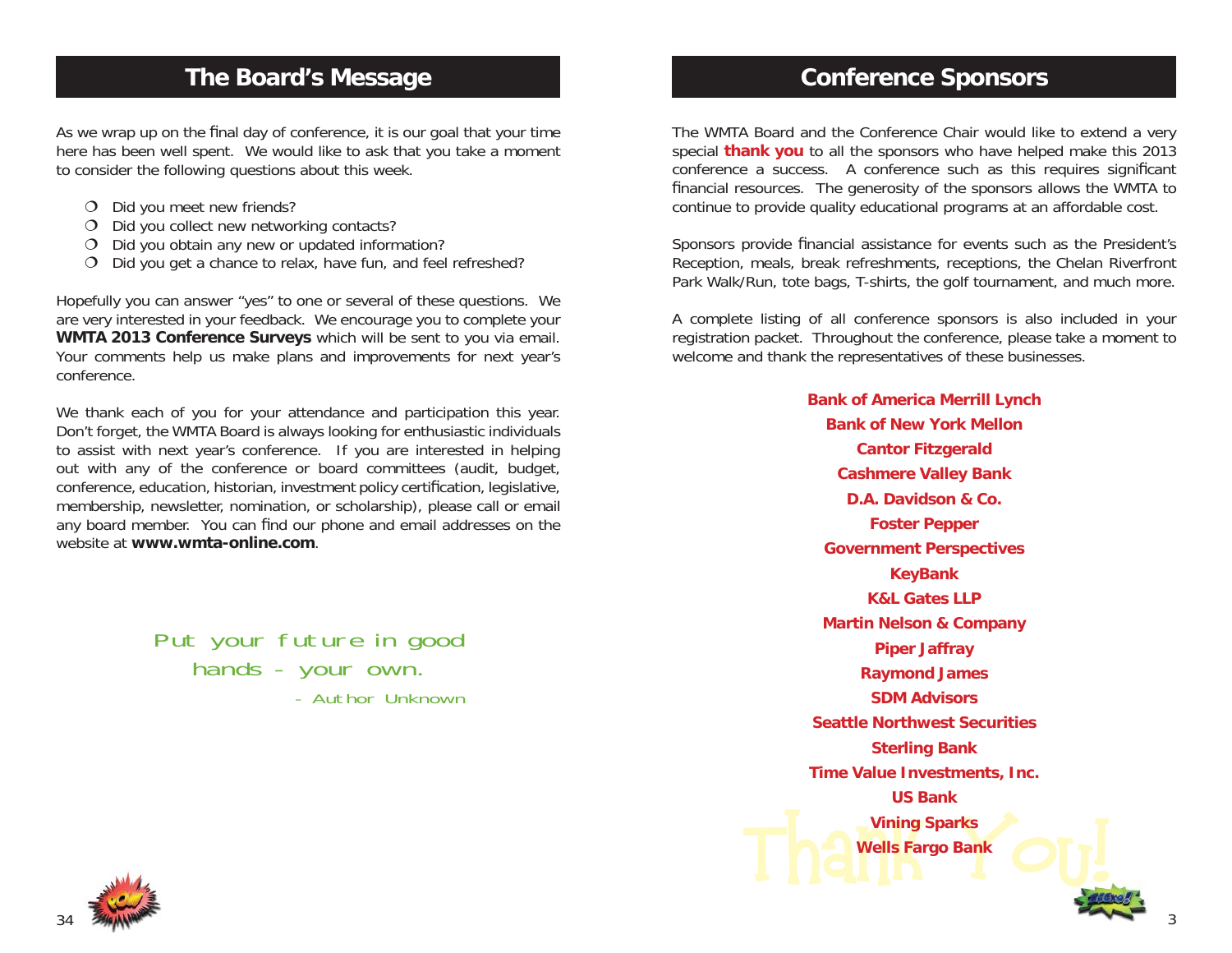## **General Information**

#### **Badges**

Please wear your Conference badges to all functions.

#### **Conference Registration**

The WMTA Conference Registration Table is located in the foyer of Campbell's Resort & Conference Center. All Conference attendees must register and obtain identification badges for themselves and guests who will be attending Conference activities. To receive your Conference materials and Conference badge, please check in at the Conference Registration Table.

#### **Meals**

Meals provided with conference registration include:

- Wednesday pre-conference box lunch
- Wednesday dinner at Campbell's
- Thursday buffet breakfast
- Thursday lunch
- Thursday wine tasting reception and banquet dinner
- Friday buffet breakfast
- Friday snack

#### **Meal Tickets**

Tickets for meals may be purchased during the conference at the Conference Registration Table.

| <b>Meal</b>          | Wednesday,<br><b>April 17</b> | Thursday,<br><b>April 18</b> | Friday,<br>April 19 |
|----------------------|-------------------------------|------------------------------|---------------------|
| Box lunch            | \$15                          |                              |                     |
| <b>Breakfast</b>     |                               | \$20                         | \$20                |
| Lunch                |                               | \$20                         |                     |
| Dinner at Campbell's | \$25                          |                              |                     |
| Banquet dinner       |                               | \$35                         |                     |

## **Nominations for 2013-14 Board**

| <b>President</b>                                     | Deborah Booher, Finance Director, City<br>of Poulsbo                               |
|------------------------------------------------------|------------------------------------------------------------------------------------|
| <b>President-Elect</b>                               | Michael Olson, Deputy Director,<br>Finance and Administration, City of<br>Kirkland |
| <b>Secretary</b>                                     | Stephanie McKenzie, Finance Director,<br>City of Enumclaw                          |
| <b>Treasurer</b>                                     | Elizabeth Alba, Deputy Finance<br>Director/City Clerk, City of Toppenish           |
| <b>Immediate Past President</b>                      | Dianne Nelson, Finance Director, City<br>of Monroe                                 |
| <b>Board Members</b>                                 |                                                                                    |
| Position No. 1 - 2012-13                             | Cheryl Grant, Finance Directory, City of<br>Chelan                                 |
| Position No. 2 - 2013-15                             | Kari Sample, LGIP Administrator,<br>Washington State Treasurer's Office            |
| Position No. 3 - 2011-13                             | Joy Culp, Clerk Treasurer, City of<br>Republic                                     |
| Position No. 4 - 2013-15                             | Shelly Carter, Accountant, City of<br>Olympia                                      |
| Position No. 5 - 2011-13                             | Vacant                                                                             |
| Position No. 6 - 2013-15                             | Nicole Muegge, Banking & Investment<br>Officer, Thurston County Treasurer          |
| Position No. 7 - 2013-15                             | Philip Steffen, Senior Accountant, City<br>of Anacortes                            |
| <b>APT US&amp;C Representative</b><br>and Ex-Officio | Doug Extine, Deputy Treasurer,<br>Washington State Treasurer's Office              |



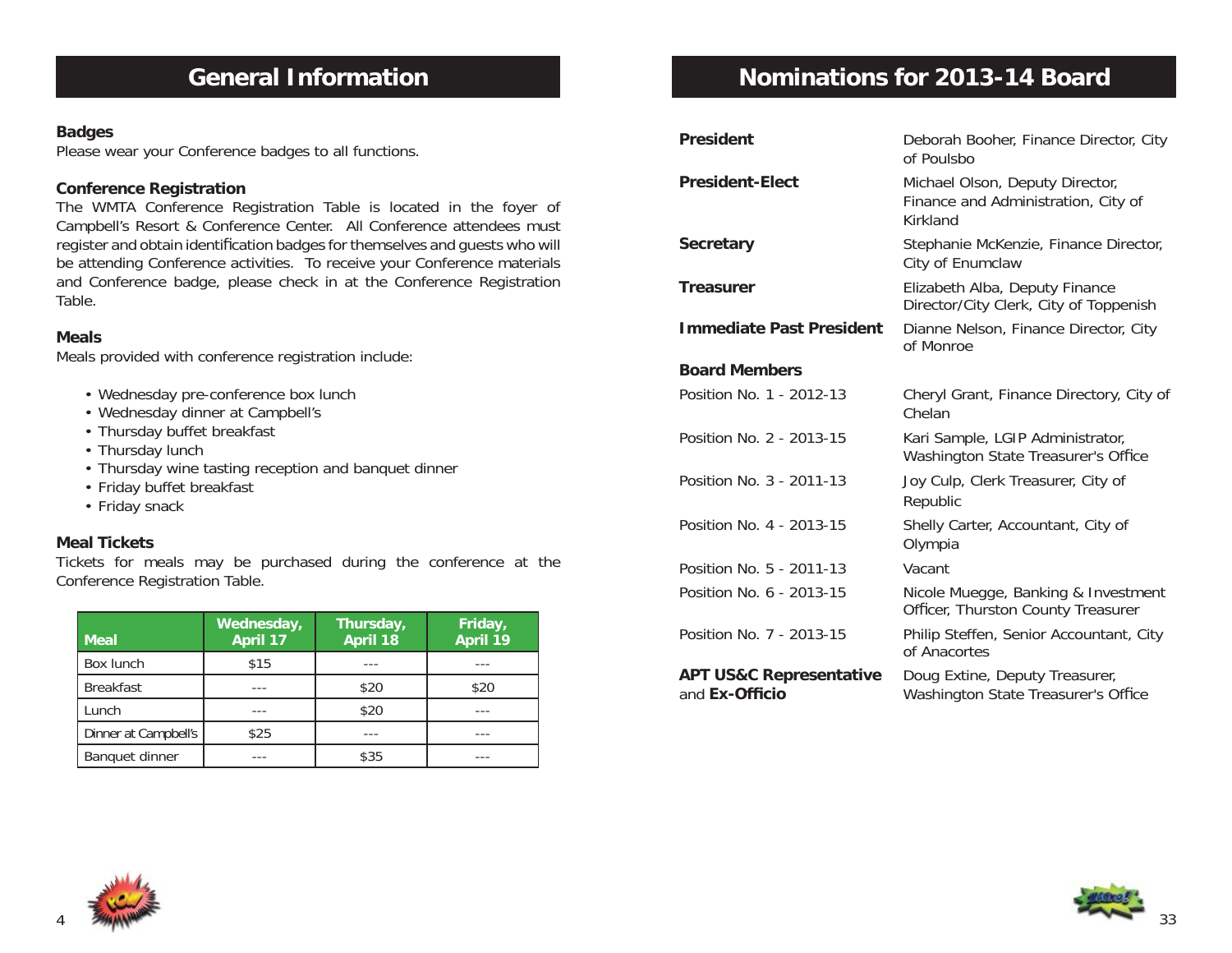## **President's Award**

Presented each year by the outgoing WMTA President, this award is given . . .

> **In recognition and appreciation for years of outstanding contributions to the membership of the Washington Municipal Treasurers Association.**

| <u>Year</u> | <u>Recipient</u>              |
|-------------|-------------------------------|
| 1996        | Kris Tompkins                 |
| 1997        | Not awarded                   |
| 1998        | Rosie Rumsey                  |
| 1999        | Ron Strabbing                 |
| 2000        | Not awarded                   |
| 2001        | <b>Wendy Picinich</b>         |
| 2002        | Jim Hendrickson               |
| 2003        | Steve Kimble                  |
| 2004        | Monica Haarstad               |
| 2005        | Nanci Lien                    |
| 2006        | Kelly Devlin                  |
| 2007        | Nanci Lien                    |
| 2008        | Arif Kanji                    |
| 2009        | Rick Patrick<br>Robbi Stedman |
| 2010        | Robbi Stedman                 |
| 2011        | Doug Extine                   |
| 2012        | Doug Merriman                 |
|             |                               |

## **General Information**

#### **Dress**

Casual or business attire is appropriate for all conference activities.

#### **Conference Facilities**

With the exception of the Golf Tournament, all conference activities will be held at Campbell's Resort. For your convenience, a site map is included inside the back page of this handbook.

#### **Business Center**

Campbell's Conference Center provides a business center for guests needing a private office, equipped with computer, internet, fax, copier, etc. Wireless internet is also available. The Business Center is located on the second floor of the Conference Center (just above the WMTA Conference Registration Table).

#### **Wireless Internet Access**

Campbell's Resort offers wireless internet access to their guests. Wi-Fi login cards are available at the hotel registration desk.

> Shoot for the moon. Even if you miss, you'll<br>land among the stars. - Les Brown



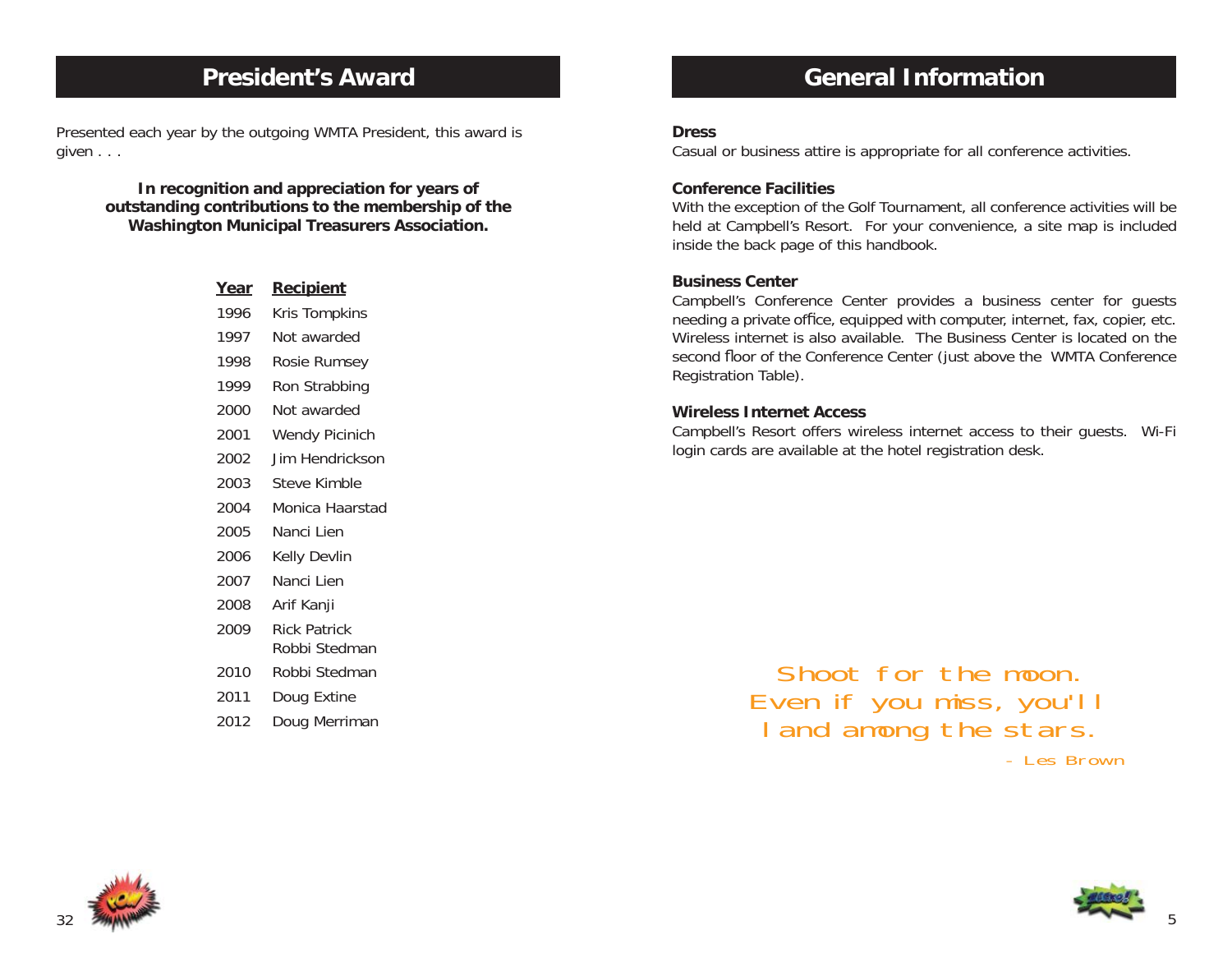## **Badges & Ribbons**

We ask for all conference attendees to wear their name badges to gain admission to conference activities and meals.

To assist you in recognizing officers, board members, and other conference participants, ribbons have been color coded as follows:

**President** – Dark green **President-Elect** – Dark blue**Secretary** – Dark blue **Treasurer** – Light yellow **Board Member** – Burgundy **Immediate Past President** – Red**Past President** – Purple **Committee Member** – Red**First Time Attendee** – Turquoise **Honorary Life Member** – Light yellow **Honorary Guest** – White **Sponsor** – Green **Speaker** – Bright yellow **Facilitator** – Black



## **2012-13 Officers & Board Members**

#### **Officers**

**President**Dianne Nelson, Finance Director, City of Monroe

**President-Elect**Deborah Booher, Finance Director, City of Poulsbo\*

**Secretary** Stephanie McKenzie, Finance Director, City of Enumclaw

**Treasurer**Michael Olson, Deputy Director, Finance and Administration, City of Kirkland

**Immediate Past President**Doug Merriman, Finance Director, City of Oak Harbor

#### **Board Members**

**Board Position No. 1**Cheryl Grant, Finance Director, City of Chelan

**Board Position No. 2**Kari Sample, LGIP Administrator, Washington State Treasurer's Office

**Board Position No. 3**Elizabeth Alba, Deputy Finance Director/City Clerk, City of Toppenish

**Board Position No. 4**Shelly Carter, Accountant, City of Olympia

**Board Position No. 5**Laurie Hale, Treasury Manager, City of Cheney

**Board Position No. 6**Nicole Muegge, Banking & Investment Officer, Thurston County Treasurer

**Board Position No. 7**Philip Steffen, Senior Accountant, City of Anacortes

**APT US&C Representative and Ex-Officio** Doug Extine, Deputy Treasurer, Office of the State Treasurer





31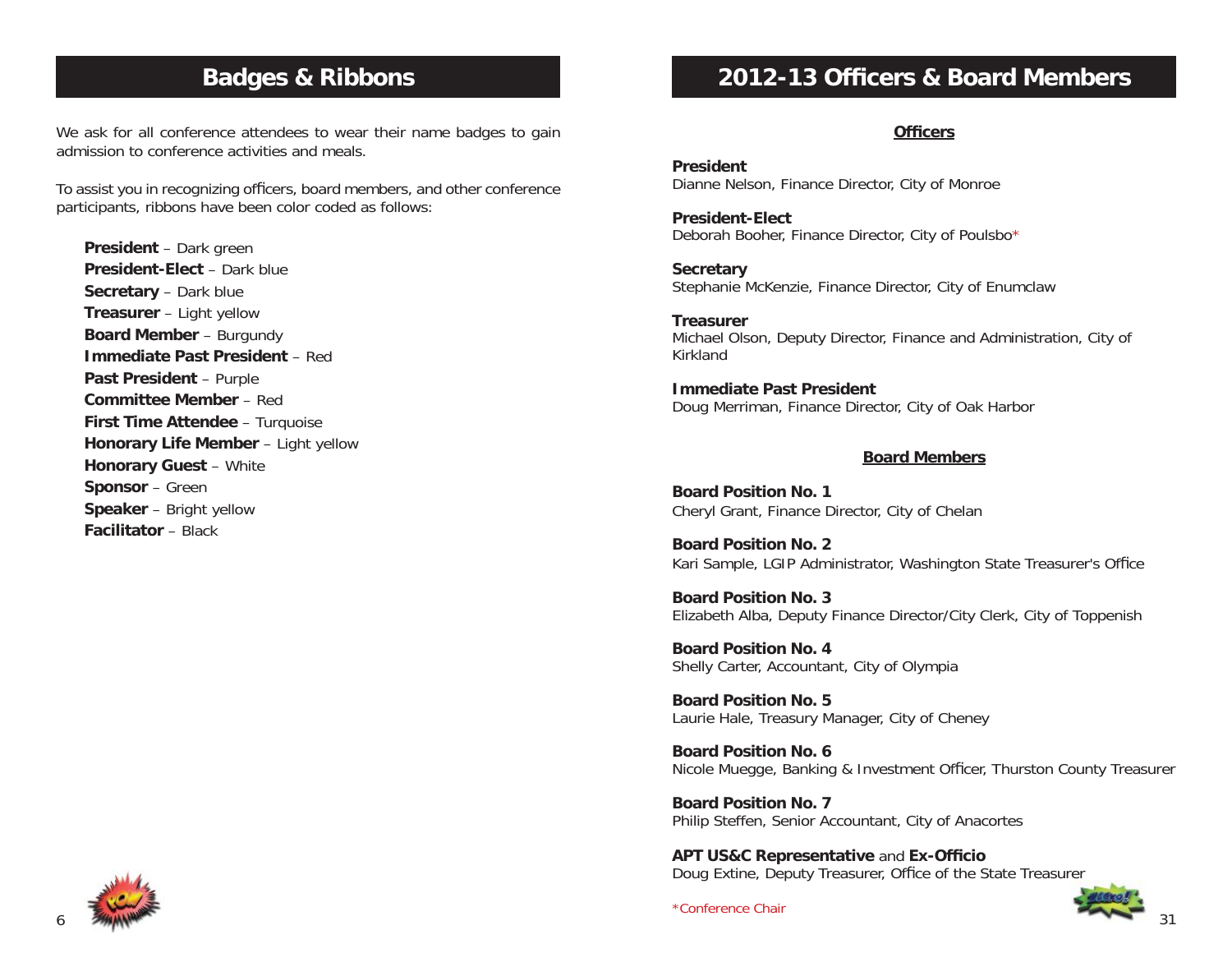## **Past Conference Themes**

| Year | <b>Theme</b>                                  | <b>President</b>             |
|------|-----------------------------------------------|------------------------------|
| 1984 |                                               | George Khatian               |
| 1985 |                                               | Lloyd Hara                   |
| 1986 |                                               | Paul Kasakabe                |
| 1987 |                                               | Betty Nahoopii               |
| 1988 |                                               | Harry Wong                   |
| 1989 |                                               | Lillian Luark                |
| 1990 | Country Western - "Visit Treasurers' Country" | Ann Berger                   |
| 1991 | 50s and 60s - "Remember When"                 | Paul Gudgerisson             |
| 1992 | Cruise - "Keeping Afloat in the 90s"          | <b>Kristine Miller</b>       |
| 1993 | Hawaiian Luau/South Seas - "Treasure Island"  | Dale Sciuchetti              |
| 1994 | Country Western - "A Fist Full of Dollar\$"   | Wendy Picinich               |
| 1995 | Star Trek - "Trekking Toward Tomorrow"        | Rob Hendrickson              |
| 1996 | Irish - "Green Grow the Dollar\$"             | Mike Murphy                  |
| 1997 | Jungle - "A Financial Safari"                 | Connie Leonard               |
| 1998 | Sports - "Financial All-Stars"                | Rosie Rumsey/<br>Randy Krumm |
| 1999 | South of the Border - "Viva La Finance"       | Ron Hupp                     |
| 2000 | Handyman - "Tooltime for Treasurers"          | Jim Hendrickson              |
| 2001 | Circus - "Under the Treasury Big Top"         | Monica Haarstad              |
| 2002 | Train - "All Aboard the Treasurers Express"   | Paulette Alvarado            |
| 2003 | Cameras - "Focus on Finance"                  | Ron Strabbing                |
| 2004 | Money Makes the World Go 'Round               | Yvonne Ziomkowski            |
| 2005 | Financial "Ports of Call"                     | Craig Kerr                   |
| 2006 | Financial "Roundup"                           | Allan Martin                 |
| 2007 | Mardi Gras - "Ooh La La \$\$ Moo La La"       | Doug Extine                  |
| 2008 | Fishing for Silver - 25th Anniversary         | Doug Extine                  |
| 2009 | Follow the Financial Brick Road               | Nanci Lien                   |
| 2010 | Diving for Treasure                           | Michael Legarsky             |
| 2011 | Reaching the Summit                           | Doug Merriman                |
| 2012 | Gardening - Digging for Dollars               | Dianne Nelson                |

You have brains in your head. You have feet in your shoes. You can steer yourself in any direction you choose. You're on your own. And you know what you know. You are the guy who'll decide where to go. - Dr. Seuss

Our greatest glory is not in never failing, but in rising up every time we fail.- Ralph Waldo Emerson

> When the world says, "Give up," Hope whispers, "Try it one more time."

> > - Jo Coudert

- Author Unknown

To the question of<br>your life, you are<br>the only answer. To<br>the problems of your<br>life, you are the only<br>solution.



<sup>30</sup>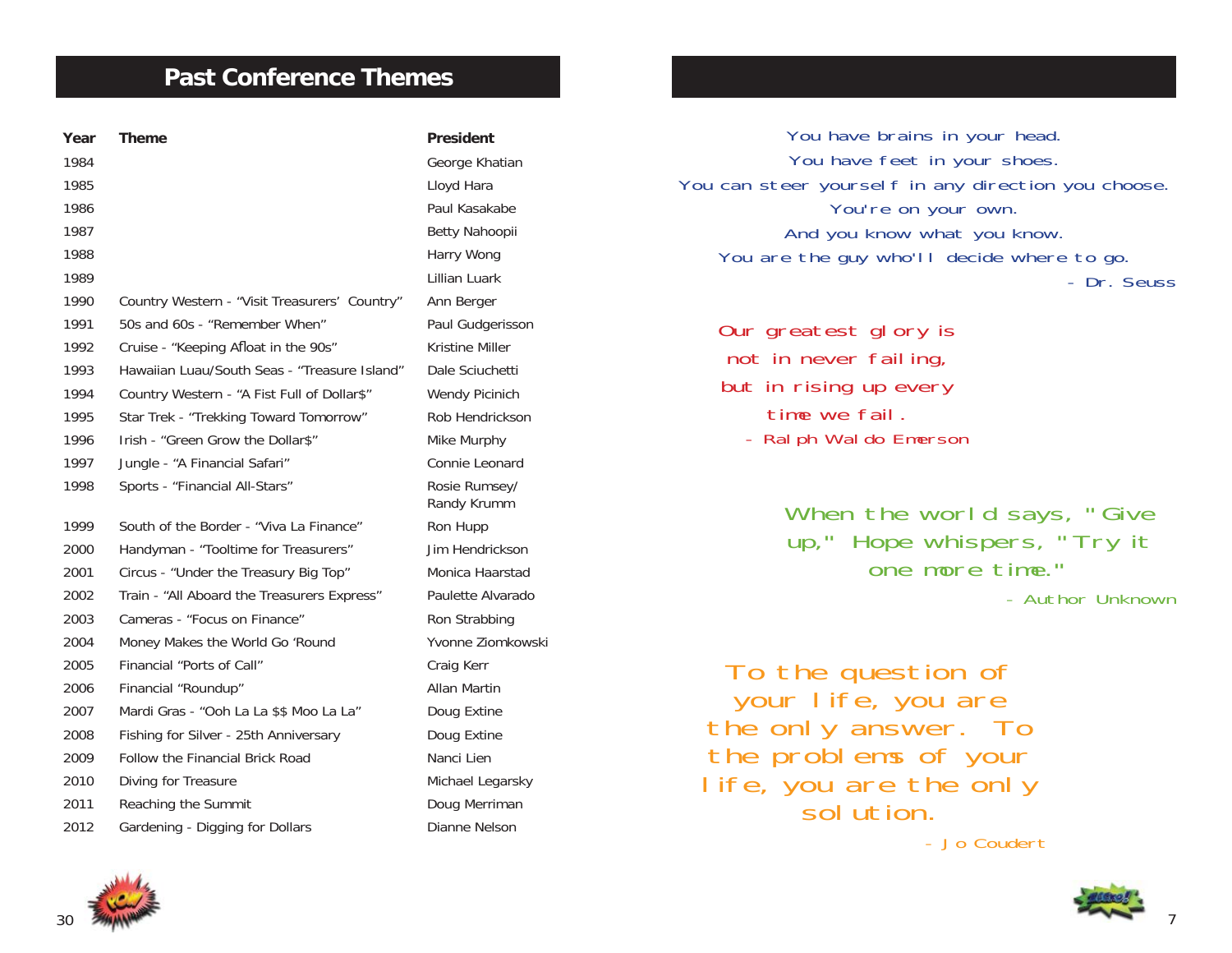#### **CPE/CPFA/ACPFA Credits**

CPE, CPFA, and ACPFA credits for continuing professional standards are available for each of the sessions. Attendees should sign the attendance sheet at each session. The center of this Conference Handbook includes a "Record of Attendance" sheet to be completed and retained by attendees to verify attendance. WMTA will provide copies of the sign-in sheets online for CPE credits and other attendance verification purposes. For other certifications, attendees should be sure to retain your handbook "Record of Attendance."

#### **Feedback and Comments**

In our continuing effort to utilize technology to conserve resources, WMTA will be gathering your conference feedback through a quick and user friendly survey. The survey will be emailed to all conference attendees next week. When you receive the email, we would appreciate you taking a couple of minutes to share your thoughts about this year's conference. Your comments will help us to plan future conferences.

To ensure that you receive the survey, MRSC needs to have your current email address. If you need to update your email information, just stop by the Conference Registration Table. You can also update your information online on the WMTA's website (wmta-online.com) by clicking on the **Membership** button and accessing your membership record.

## **APT US&C**

**Certified Public Finance Administrator (CPFA)** recognizes public treasury and finance officials who have demonstrated a high level of professional competency through continuing education and professional experience. Successful applicants must have earned sufficient education and experience points and been a member of APT for two consecutive years. Members who already have the CPFA designation are required to maintain the certification every five years. Educational programs are offered at CPFA approved university programs; APT state association conference and annual APT conferences. See the APT US&C website for the new Advanced Certified Public Finance Administrator credential.

**Investment Policy Certification** allows public treasury officials to submit their government's investment policies to APT for peer review. The association's Investment Policy Program provides public investors with guidance and technical assistance in developing a comprehensive written investment policy. APT's model investment policy includes those elements that are essential to a good policy and includes an outline to help develop policies suited to your entity.

**Cash Handling Certification** provides treasury officials the opportunity to submit their government's cash handling program for review and certification. APT's model cash handling manual is an excellent resource that includes training modules, glossary of terms, a cash handling training seminar syllabus, sample cash handling legislation, and an application for the certification program. The association's cash handling training seminars are open to public treasury officials throughout the year.

**Debt Policy Review and Certification** program provides treasury and financial officials with the Debt Policy Handbook to be used as a quide for preparing their own unique policy. This handbook provides practitioners with the information necessary for preparing a comprehensive capital financing policy. It includes chapters on: assessment and funding alternatives; issuance of obligations; administration of obligations; and using pertinent internet sites. The handbook includes instructions and an application to have your policy certified.

For more information on these and other certification opportunities, visit the APT US&C website at www.aptusc.org.





29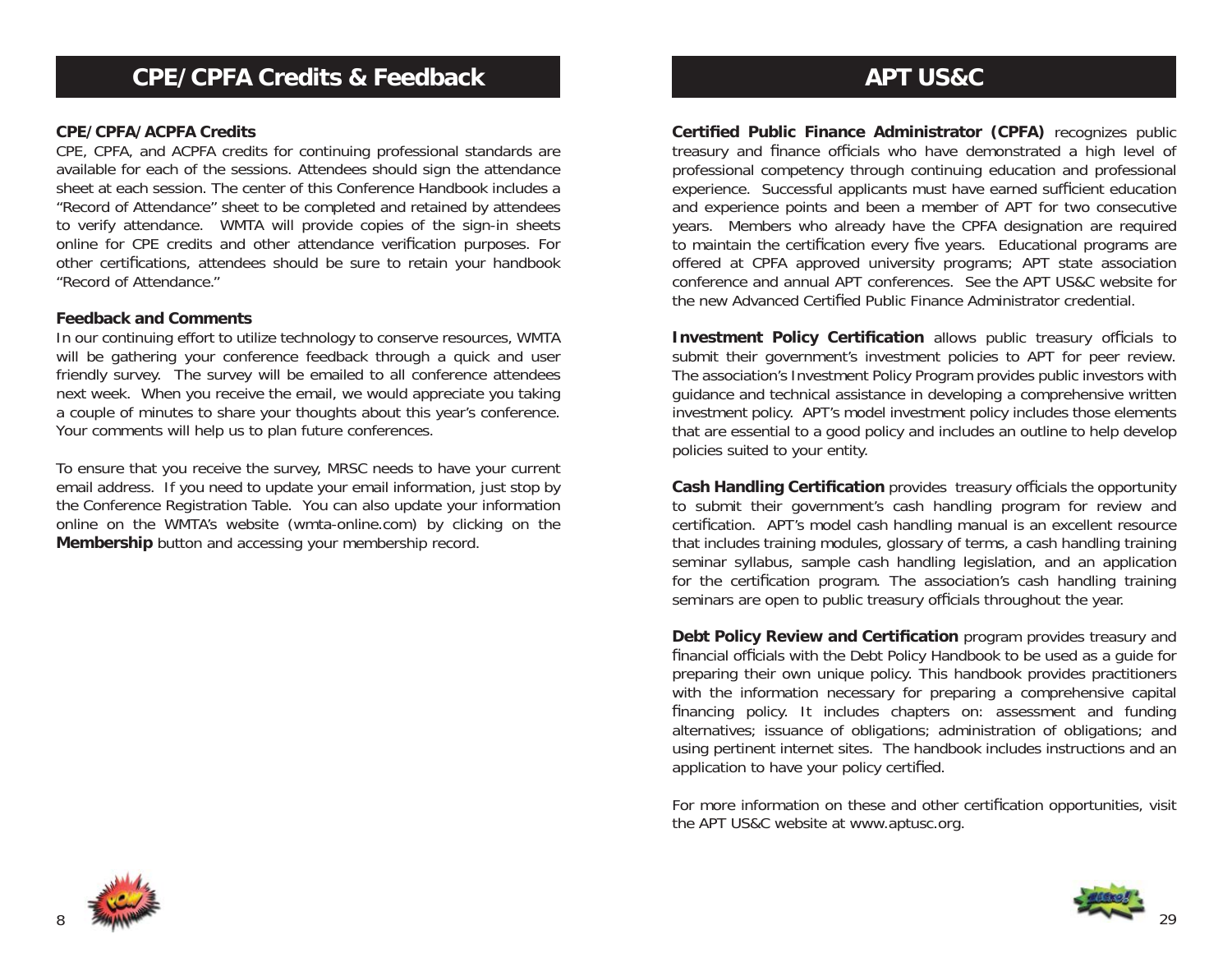## **APT US&C**

The Association of Public Treasurers of the United States and Canada (APT US&C) is a non-profit corporation established in 1965 with the express purpose of serving public treasury officials.

The Association provides educational seminars and conferences, publications, policy and legislative information, and technical assistance to members.

APT's key areas:

- Cash Management
- Bank Services
- Investment Policies & Practices
- Debt Management
- Internal Controls
	- Pension & Benefits Administration
	- Technology
	- Cash Handling
	- Revenue Collections
	- New Revenue Sources

Join us for our 48th annual conference:

**August 4-7, 2013** J.W. Marriott | Houston, Texas

WMTA scholarships may be available. Visit **wmta-online.com**.

For information about APT US&C and its programs see their website or contact their office at:

> APT US&C2851 S. Parker Road, Suite 560 Aurora, CO 80014 (720) 248-2771 • (866) 681-2797 (303) 755-7363 Fax www.aptusc.org info@aptusc.org

## **Conference Program – Wednesday**

**Conference Registration Table Hours 8:00am - 2:30pm**

**Golf Tournament 10:00am - 5:30pm** Sponsors: KeyBank, Piper Jaffray, Seattle Northwest Securities, and Vining Sparks

**Raising Revenue in Difficult Times** 8:30am - 12:00pm Location: Stehekin A (upper Level)

**Alice Ostdiek** of Foster Pepper and **Sri Krishnan** with City of Kirkland, will describe creative strategies cities and other public entities have used to add or increase revenues. With decreasing budgets and increasing prices, find out ways you can optimize revenue, while being mindful of legal and audit pitfalls.

#### **Treasury Management Tools 8:30am - 12:00pm** Location: Stehekin B (upper Level)

**Jennifer Verdugo** of US Bank and **Dean Walz** with the City of Olympia will provide information on Treasury Management Products and Services, and will discuss Bank Fraud for all types of Collections and Disbursements – especially for Ecommerce and Warrants/Controlled Disbursements. This will tie into the Treasury Management Products that can assist you in Fraud Prevention and detection.

**Box Lunch 12:00pm - 1:00pm Location: Stehekin Foyer (upper level)** Sponsor: Time Value Investments, Inc.

**Bonds 101: Public Fund Investing 1:00pm - 4:30pm** Location: Stehekin A (upper Level)

This popular class returns with new added value. **Paul Jarvis** of Time Value Investments will diagram a typical bond, discuss premiums and discounts, address GFOA "Best Practices" for transacting bond purchases,



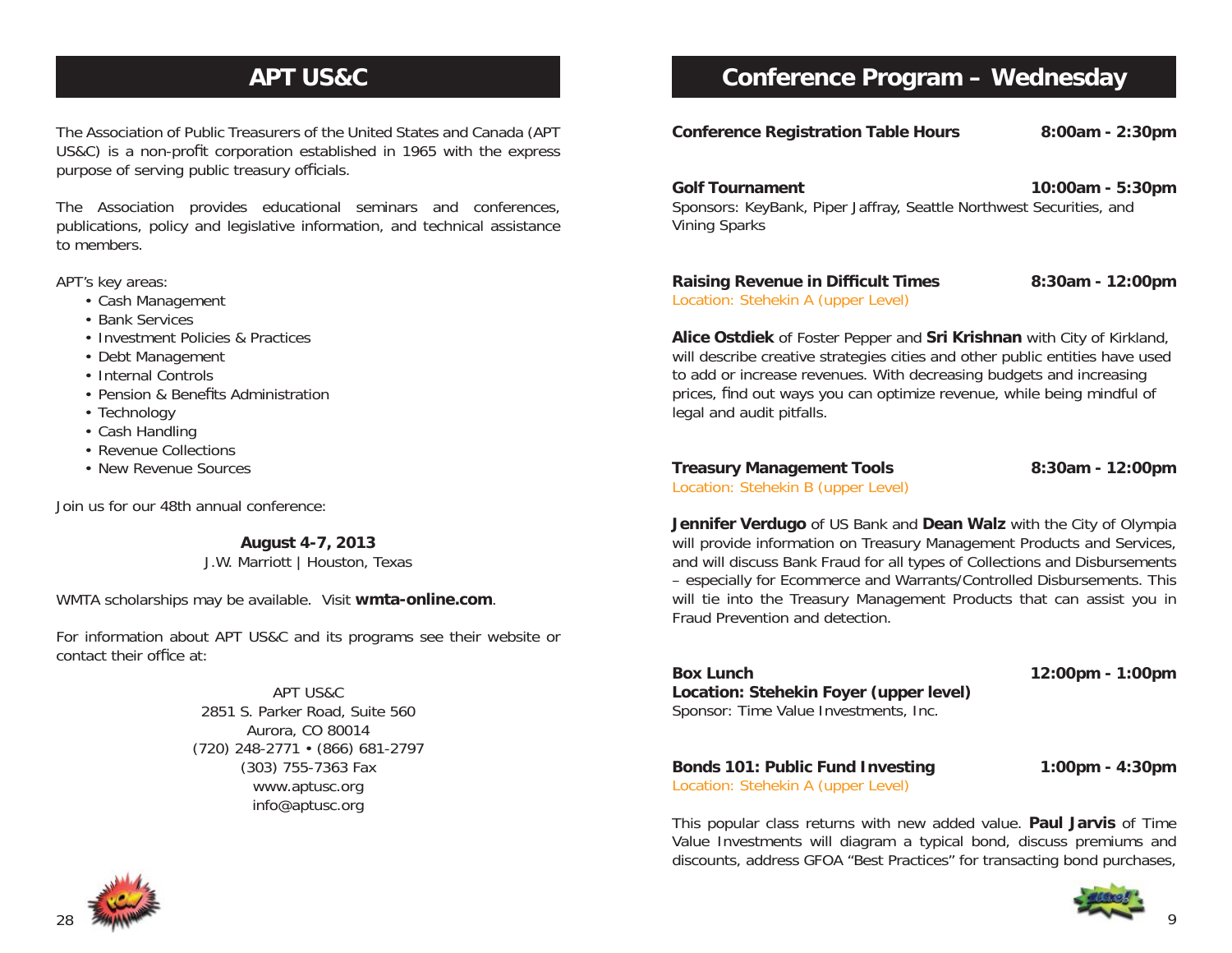## **Conference Program – Wednesday**

and help you identify how likely a bond is to be called. In a newly added section, he will also demonstrate what happens if you need sell a security before maturity.

**Banking Service RFP, From Issuance to Bank Conversion 1:00pm - 4:30pm** Location: Stehekin B (upper Level)

**Nicole Muegge** with Thurston County along with a panel representing several Financial Institutions will walk you through the entire RFP process. The panel will include **Ed Hiddelson** of Wells Fargo, **Tristen Ross** with Key Bank, **Pete Sullivan** for Bank of America, and **Paul Wentink** of US Bank. This presentation will be broken up into three segments.

#### 1:00pm – RFP Development

The first hour will cover many components of an RFP document. We will provide tips on how to best organize your RFP document in a way that will improve the quality of the responses you receive back.

#### 2:15pm – Analyzing Bid Responses

Here, we will discuss the RFP review process. We will share tips and tools to help you analyze your responses in ways that fairly evaluate each of the bids received. We will also cover many of the direct and indirect costs that should be included in your analysis.

#### 3:30pm – Managing a Bank Conversion Project

What you need to know about changing banks. This final segment will cover developing and managing a bank conversion project management plan.

#### **Dinner at Campbell's Resort 6:00pm**

Location: Terrace Tent

Sponsor: Bank of America Merrill Lynch, Piper Jaffray

This is a casual affair and a chance to meet new friends and catch up with old ones. No need to drive anywhere. Join us right here at the Campbell's Resort, in the tent just above the hotel check-in desk.



## **Accounting Track**

**Property Tax Levies: Lessons Learned** Location: West Room (upper level)

**Vicky Horton**, Spokane County Assessor, and **Hazel Gantz**, of the King County Assessor's Office, will draw from their experience working with municipalities in setting property tax levies to share "frequently asked questions" and answers, on topics such as levy lid lifts, banked capacity, and excess levies.

## You have to expect things of yourself before you can do them. - Michael Jordan

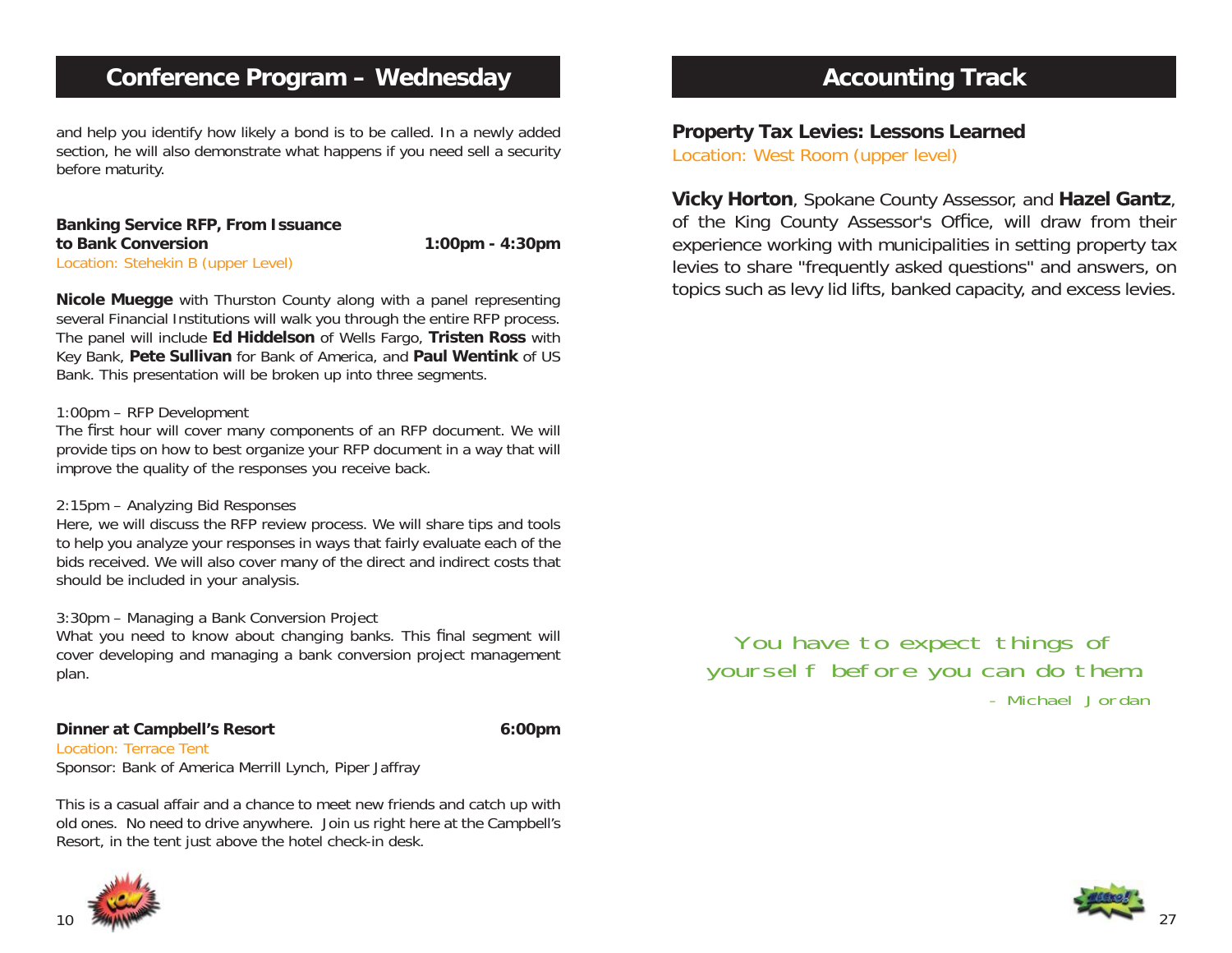## **Accounting Track**

### **Internal Controls Workshop**

Location: Stehekin A (upper level)

Sarah Walker, Fraud Manager for the State Auditor's Office will conduct an internal controls workshop, using actual case studies. This interactive workshop will help you to identify areas you might be encountering some form of internal control weakness, as well as measures you can take to help prevent fraud in your department.

## **Single Audit Changes Update and Common Audit Issues**

Location: Edmunds Room (upper level)

**Scott Woelfle** with the State Auditor's Office will cover the possible issuance by the OMB of a "super circular" that would update Circular A-133, grants administration practices and cost principles. This session will cover major provisions of the proposed update and the status of the changes. In addition, we will explore common issues related to single audits and how to avoid them.

## **Government Accounting and Reporting Updates**

Location: Edmunds Room (upper level)

**Duane Walz** with the State Auditor's Office will lead this Governmental Accounting and Reporting roundtable. This presentation will focus on the newest developments in the BARS System including major changes in the 2013 update, paperless BARS environment, and online reporting.

The only place where success comes before work is in the dictionary.

- Attributed to both Vidal Sassoon and Donald Kendall Don't find fault. Find a remedy. - Henry Ford

There is no telling how many miles you will have to run while chasing a dream.- Author Unknown

It is not the mountain we conquer but ourselves.- Edmund Hillary

**I am always<br>doing that<br>which I cannot** do, in order<br>that I may<br>learn how to do it.

- Pablo Picasso



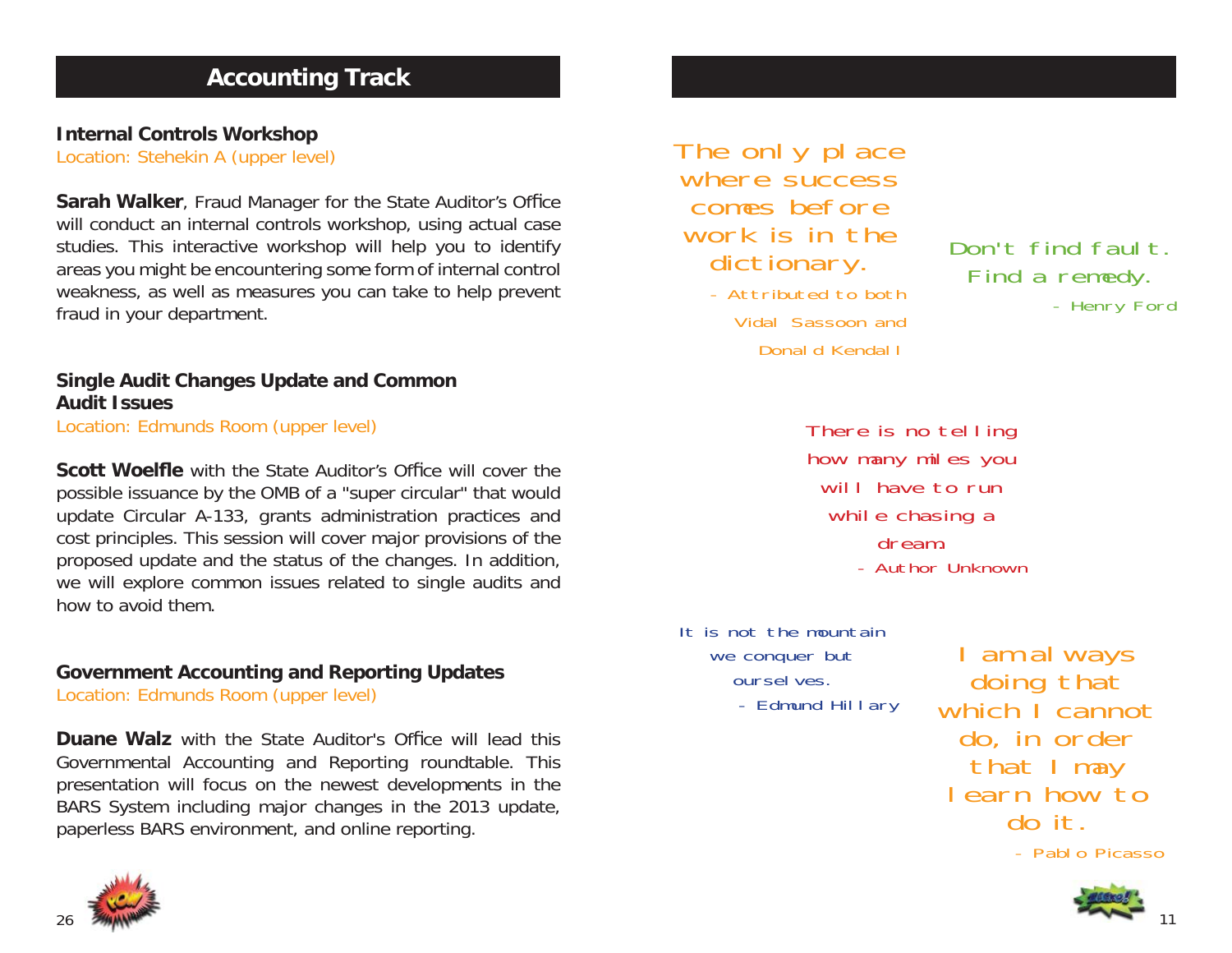|  | understand is tha<br>the tip of their to |
|--|------------------------------------------|

**Buffet B** Location: Sponsor:

| On Thursday morning, grab your gear and meet up with your team at the<br>Campbell's lobby to begin your morning trek around the beautiful Chelan<br>Riverfront Park. This peaceful route along the Chelan River is a perfectly<br>calm start to a busy conference day. Enjoy the views, the chance to get<br>your system charged for the day, and don't forget your 2013 Walk/Run<br>T-shirt at the finish! |                 | <b>Jim Cot</b><br>of the p<br>place at<br>know an<br>impact o |
|-------------------------------------------------------------------------------------------------------------------------------------------------------------------------------------------------------------------------------------------------------------------------------------------------------------------------------------------------------------------------------------------------------------|-----------------|---------------------------------------------------------------|
| <b>Conference Registration Table Hours</b>                                                                                                                                                                                                                                                                                                                                                                  | 7:30am - 3:00pm | Raising<br>Location                                           |
| <b>Buffet Breakfast</b><br>Location: Ballroom I, II, III<br>Sponsor: Sterling Bank                                                                                                                                                                                                                                                                                                                          | 7:30am - 8:30am | <b>Alice Of</b><br>of Kirkla<br>public e                      |
| <b>General Session</b><br>Sponsors: Cantor Fitzgerald, Foster Pepper                                                                                                                                                                                                                                                                                                                                        |                 | decreasi<br>can opti<br>pitfalls.                             |
| Welcome                                                                                                                                                                                                                                                                                                                                                                                                     | 8:30am          |                                                               |
| Location: Stehekin A & B (upper level)                                                                                                                                                                                                                                                                                                                                                                      |                 | <b>Treasul</b>                                                |
| • Pledge of Allegiance                                                                                                                                                                                                                                                                                                                                                                                      |                 | Location                                                      |
| · Dianne Nelson, WMTA President<br>Communication Game Plan: Making Conversations                                                                                                                                                                                                                                                                                                                            |                 | <b>Jennife</b><br>of Olym                                     |

## **Conference Program – Thursday**

**Chelan Riverfront Park Walk/Run 6:30am**Location: Check in at the hotel lobby Sponsor: Raymond James

| Sponsors: Cantor Fitzgerald, Foster Pepper                                                                                |                  |        |
|---------------------------------------------------------------------------------------------------------------------------|------------------|--------|
| Welcome<br>Location: Stehekin A & B (upper level)                                                                         |                  | 8:30am |
| • Pledge of Allegiance<br>• Dianne Nelson, WMTA President                                                                 |                  |        |
| <b>Communication Game Plan: Making Conversations</b><br>More Productive at Work<br>Location: Stehekin A & B (upper level) | 8:45am - 11:45am |        |

Instructor: Jen Mueller, Talk Sporty To Me

It seems like everyone is looking for the next "big thing" in business. A way to get ahead, and a way to stand out. What most people don't understand is that the answer is within reach, or perhaps you could say at the tip of their tongues. It's small talk.

## **Treasury Management Track**

**Reduce Your Organizations Total Print and Mail Costs** Location: Stehekin B (upper level)

te, of Master's Touch, LLC will use his vast knowledge oostal system to inform you of major changes taking the USPS. Jim will identify things that you need to ad strategies you can implement that will have a direct on your mailing costs.

#### **Revenue in Difficult Times Preconference Only** 1: Stehekin A (upper Level)

stdiek of Foster Pepper and Sri Krishnan with City and, will describe creative strategies cities and other ntities have used to add or increase revenues. With ing budgets and increasing prices, find out ways you imize revenue, while being mindful of legal and audit

#### **Ty Management Tools Preconference Only** 1: Stehekin B (upper Level)

**Pr Verdugo** of US Bank and **Dean Walz** with the City pia will provide information on Treasury Management Products and Services, and will discuss Bank Fraud for all types of Collections and Disbursements – especially for Ecommerce and Warrants/Controlled Disbursements. This will tie into the Treasury Management Products that can assist you in Fraud Prevention and detection.

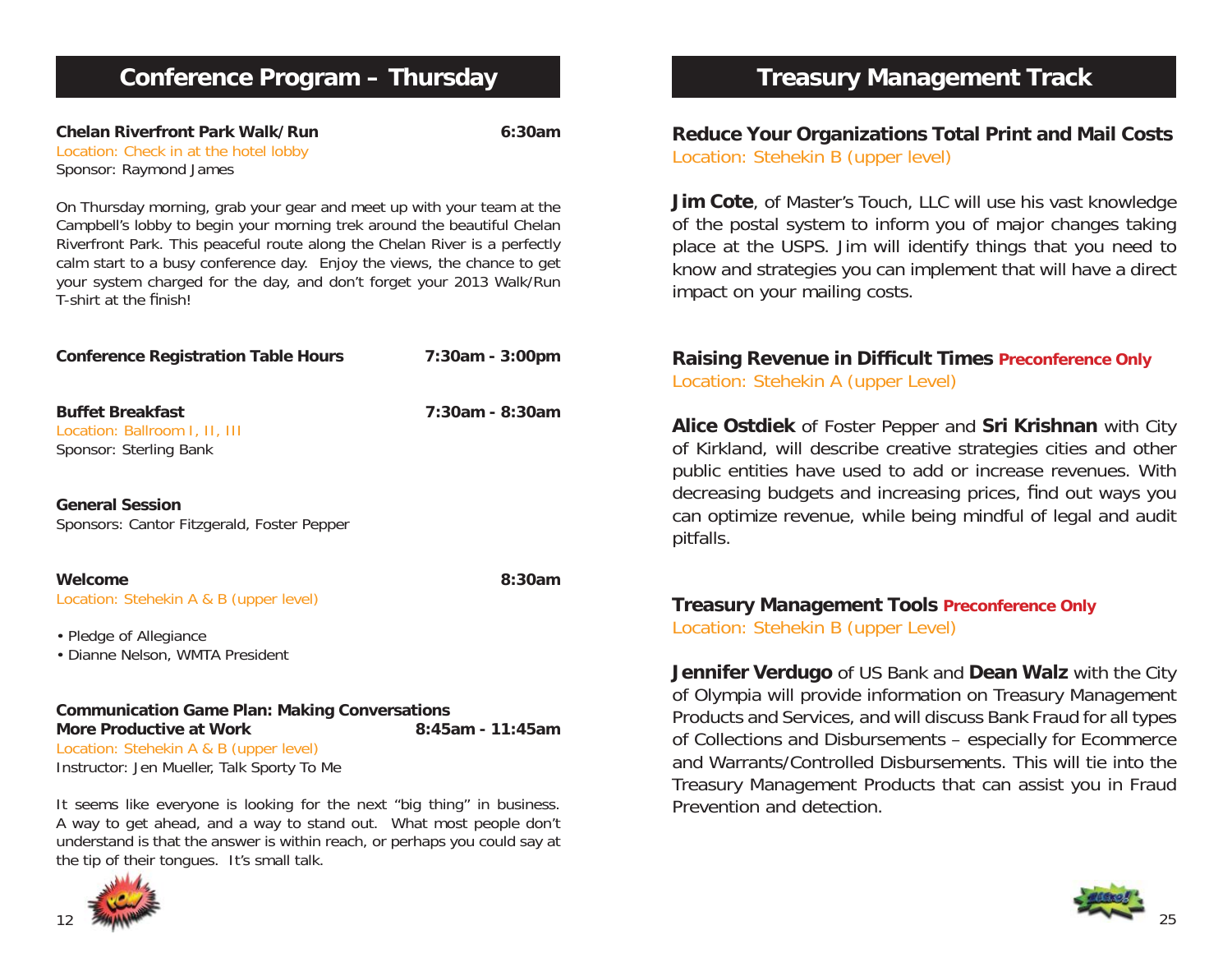## **Banking Track**

RFP Development – The first hour will cover many components of an RFP document. We will provide tips on how to best organize your RFP document in a way that will improve the quality of the responses you receive back.

Analyzing Bid Responses – Here, we will discuss the RFP review process. We will share tips and tools to help you analyze your responses in ways that fairly evaluate each of the bids received. We will also cover many of the direct and indirect costs that should be included in your analysis.

Managing a Bank Conversion Project – What you need to know about changing banks. This final segment will cover developing and managing a bank conversion project management plan.

## **Conference Program – Thursday**

When you really understand the value of small talk, you'll realize it's not small at all. In fact, a 15-30 second conversation can help lay the foundation for stronger relationships. Those relationships lead to happier workplaces, more productive teams and ultimately more business.

Join me for a new twist on workplace communication. Learn the secrets to becoming a more effective communicator and how sports conversations can be a valuable business tool. From striking up a conversation, learning about co-workers and helping with personal branding, sports is more than just a game – it's a way to get ahead in your career.

#### **Lunch and Business Meeting 11:45pm - 1:00pm**

Business Meeting

Location: Ballroom I, II, III Sponsor: Wells Fargo

- Call to Order/Approval of Minutes
- Special Recognition
- Approval of Minutes for 2012 Business Meeting
- **Certification Awards**
- APT of US & Canada, Shari Freidenrich, President
- Nominations for 2013-14 WMTA Officers and Board Members (information on page 33 in your conference handbook)
- Installation of New Officers & Board Members
- President's Award



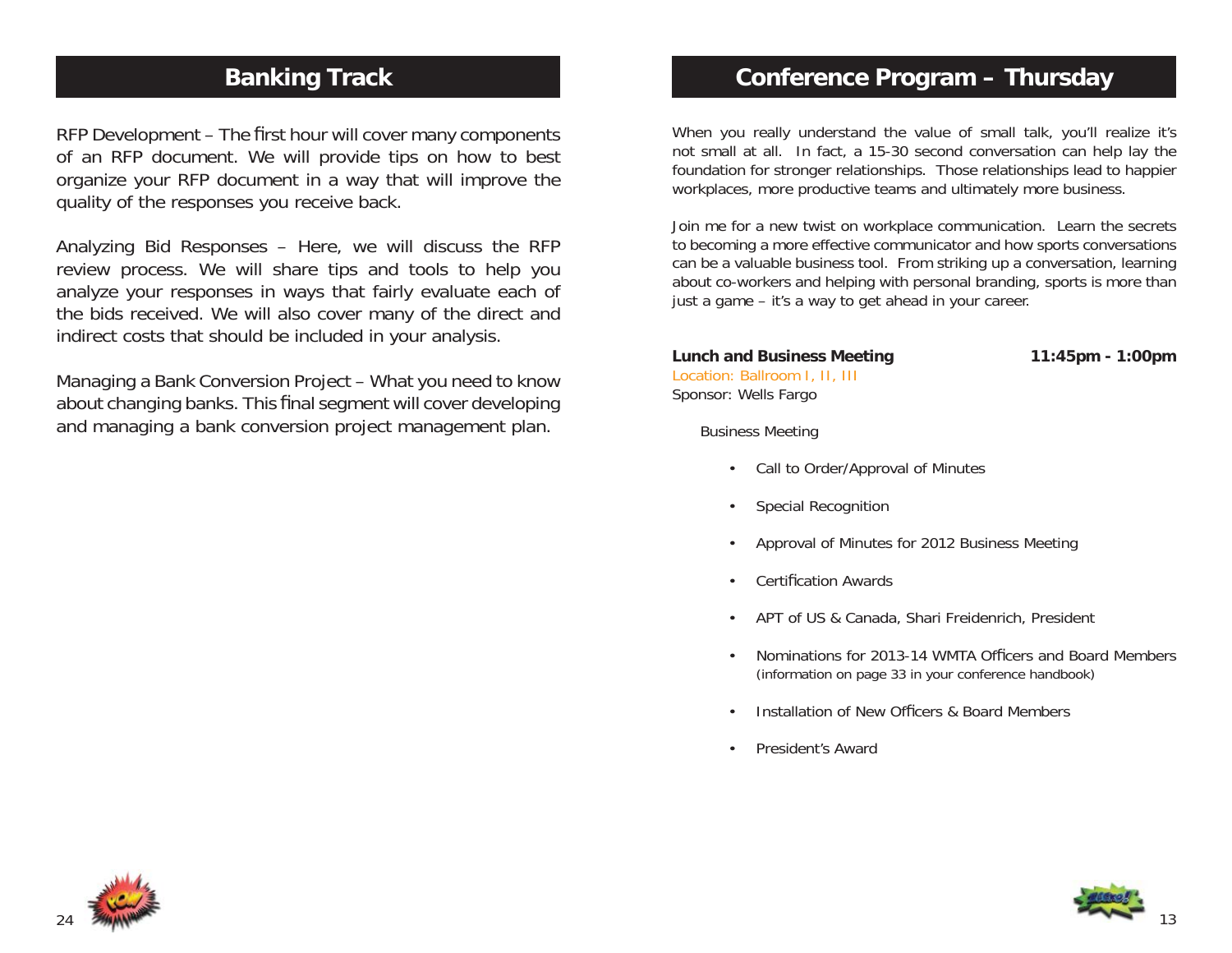## **Conference Program – Thursday**

| <b>Roundtable Sessions</b><br>(see pages 20-27 for Roundtable descriptions)                 | $1:00$ pm - $2:30$ pm |
|---------------------------------------------------------------------------------------------|-----------------------|
| <b>Break</b>                                                                                | $2:30$ pm - $2:45$ pm |
| <b>Roundtable Sessions</b><br>(see pages 20-27 for Roundtable descriptions)                 | $2:45$ pm - $4:15$ pm |
| <b>Wine Tasting Reception</b><br>Location: Terrace Tent<br>Sponsor: Bank of New York Mellon | $5:30$ pm - $6:30$ pm |
| <b>Banquet Dinner</b><br>Location: Ballroom I, II, III<br>Sponsor: Key Bank                 | $6:30$ pm - 7:15pm    |
| <b>Scholarship and Silent Auction and Raffle</b><br>Location: Ballroom I, II, III           | 7:15pm - 8:00pm       |

One of the highlights of the WMTA Conference is the live auction. On Thursday evening, the atmosphere in the main ballroom comes alive as conference attendees wave paddles and attempt to out-bid each other on everything from T-shirts to sparkling crystal to sporting event tickets. Also, a very big THANK YOU to our very own **Ron Hupp** for lending his auctioneering talents to this fun event!

For those individuals that don't want to raise the paddle during the live auction, we will be having a silent auction where you can try to out bid your competition.

You'll also notice WMTA board members selling raffle tickets throughout the conference. The raffle takes place at break on Friday and always ends with the ultimate prize, the combo HD TV/DVD player (thanks for sponsoring, Vining Sparks). Proceeds from these two fund-raisers provide scholarships to the WMTA State Conference and the APT National Conference. Since

## 14

## **Banking Track**

**Merchant Fees**Location: Stehekin B (upper level)

**Ryan Pitroff** with the State Treasurer's Office, will discuss various issues with accepting bankcards for payment including: convenience and surcharge fees and how to manage them, how to accept payments and still be in compliance with state law, and how to keep your merchant services fees under control. The recent changes with Visa and Mastercard regarding surcharges and the new Visa government convenience fee program will also be discussed.

**Credit Card Processing – Secure and Compliant** Location: West Room (upper level)

**Patty Melton** of Point & Pay and **Jim Reed** with Mastercard will explain what is PCI, how does it affect you and what do you need to have in place to remain PCI compliant. We will also review new industry trends and options for payment processing related to local government.

#### **Banking Service RFP, From Issuance to Bank Conversion Preconference Only** Location: Stehekin B (upper Level)

**Nicole Muegge** with Thurston County along with a panel representing several Financial Institutions will walk you through the entire RFP process. The panel will include **Ed Hiddelson** of Wells Fargo, **Tristen Ross** with Key Bank, **Pete Sullivan** for Bank of America, and **Paul Wentink** of US Bank. This presentation will be broken up into three segments.

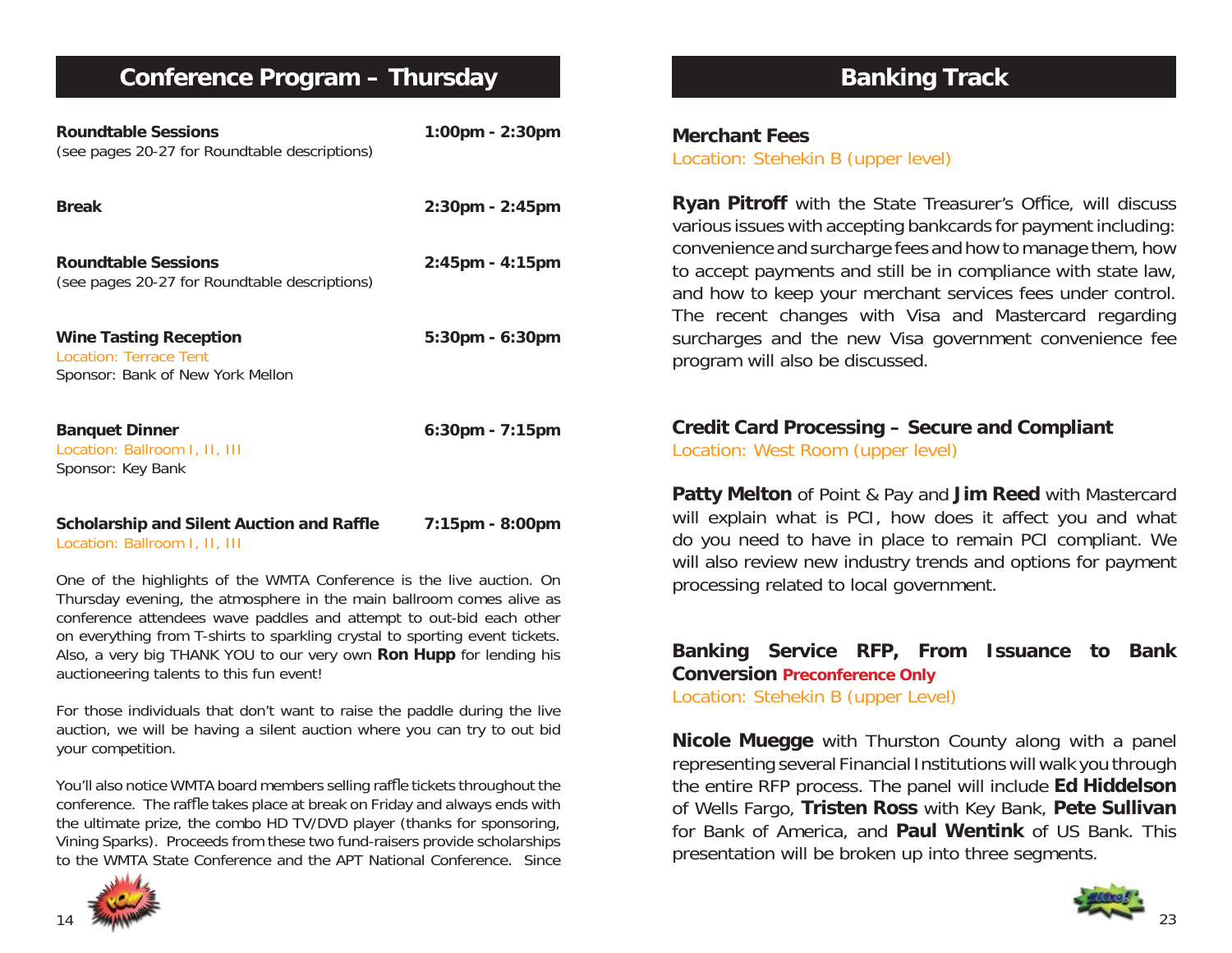## **Investments Track**

#### **How to Profit from Taking Losses** Location: West Room (upper level)

**Ben Finkelstein** of Cantor Fitzgerald will cover the implications of taking gains or losses and help you to understand the short and long term impact on "performance." He will discuss analyzing candidates in your portfolio for rebalance opportunities and communicating the rebalance goals effectively.

#### **Investment Panel**

Location: East Room (upper level)

This favorite roundtable will be led by **Doug Extine** from the State Treasurer's Office, Mike Wallblom, of KeyBank, and **Deanne Woodring** of D.A. Davidson & Co. The panel will cover market updates including where we have been, where we may be going, and potential portfolio management strategies. Also on the agenda of discussion are supply expectations of agencies and an update on LGIP moving to a daily earnings factor as well as the status of an extended asset option.

## **Bonds 101: Public Fund Investing Preconference Only**

Location: Stehekin A (upper Level)

This popular class returns with new added value. **Paul Jarvis** of Time Value Investments will diagram a typical bond, discuss premiums and discounts, address GFOA "Best Practices" for transacting bond purchases, and help you identify how likely a bond is to be called. In a newly added section, he will also demonstrate what happens if you need sell a security before



## **Conference Program – Thursday**

1985, WMTA has awarded over **\$67,000** in scholarships to assist local governments in staying connected to these organizations that provide invaluable educational and networking opportunities. Please come and participate by supporting these worthy and fun events!

#### **Music Entertainment** 8:15pm - 9:15pm

Location: Ballroom I, II, III

WMTA is pleased to bring back one of our favorite singing groups, **The Coats**. Stick around and enjoy their sound!

The Coats vocal band started on the street corners of Seattle, Washington's famous Pike Place Market. Singing for tourists, locals, fish vendors, and fellow buskers. Their humble ambitions of earning a few clams to fight off the tuition bills quickly evolved into a full-time international performance career. They've since won national vocal competitions, sang for the President of the United States, and have been fortunate enough to share the stage with such talented fellow entertainers as Ronnie Milsap, Trisha Yearwood, Montgomery Gentry, The Beach Boys, Tanya Tucker, Billy Dean, Crystal Gayle, and Colin Ray, just to name a few, all while continuing their tradition of outreach performances and workshops supporting music in schools throughout the northwest.

## Success comes in cans, not cant's.

- Author Unknown

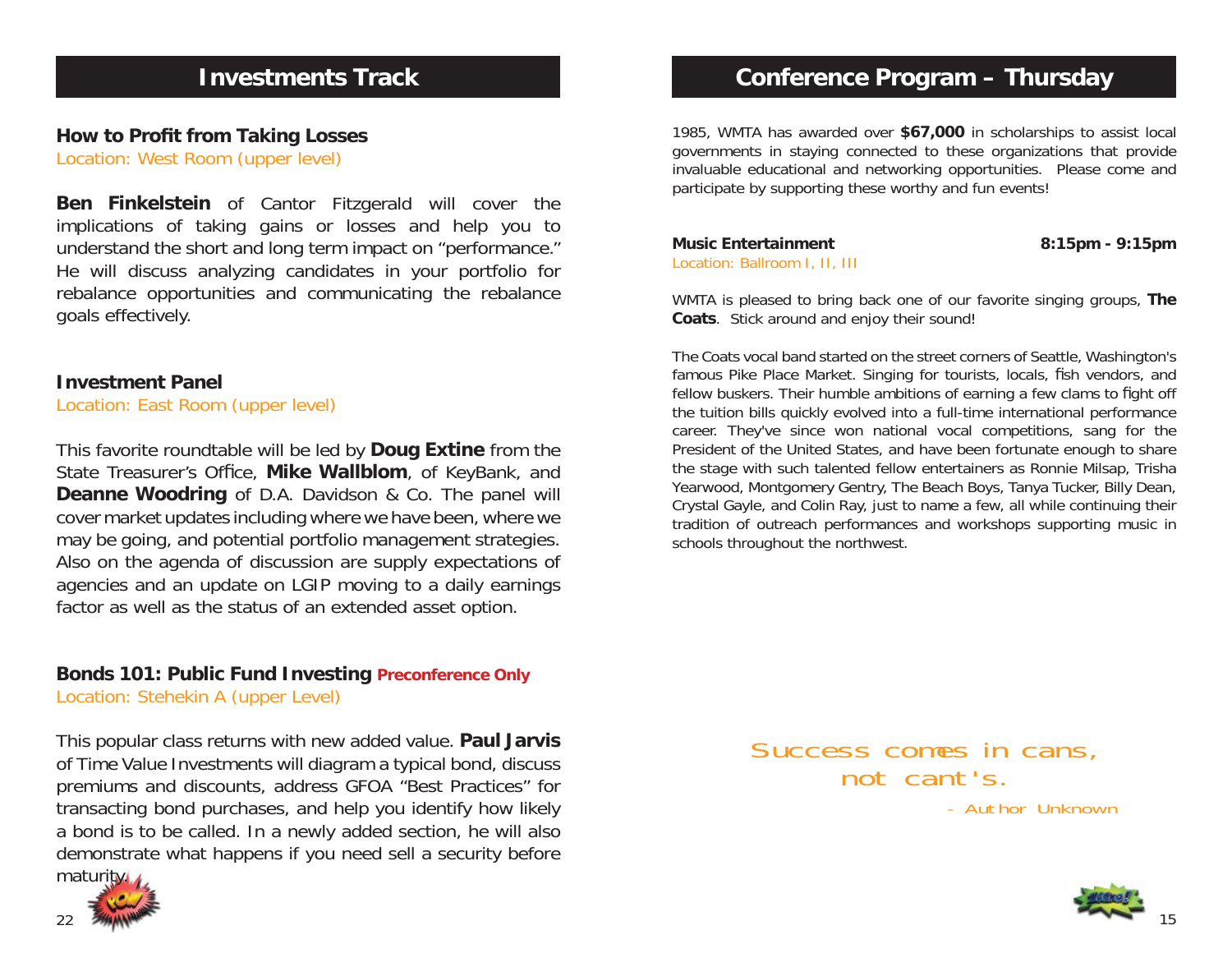## **Conference Program – Friday**

**Buffet Breakfast 7:30am - 8:30am**Location: Ballroom I, II, III Sponsors: D.A. Davidson & Co., Government Perspectives

**Roundtable Sessions 8:30am - 10:00am**(see pages 20-27 for Roundtable descriptions)

Break and Scholarship Raffle Drawing 10:00am - 10:30am Location: Ballroom I, II, III Sponsor: Seattle Northwest Securities, Martin Nelson & Company

**Roundtable Sessions 10:30am - 12:00pm** (see pages 20-27 for Roundtable descriptions)

## **Debt Track**

**Do You Know EMMA? Post Issuance Compliance** Location: Monfort (upper level)

**Susan Musselman** with SDM Advisors, Inc will cover the many details related to disclosure and other post issuance compliance issues related to local government debt. If you do not know EMMA, you should. Susan will discuss what EMMA reporting is and what you need to do if you have not already. She will also cover details of arbitrage compliance.



The difference between try and triumph is a little umph. - Author Unknown



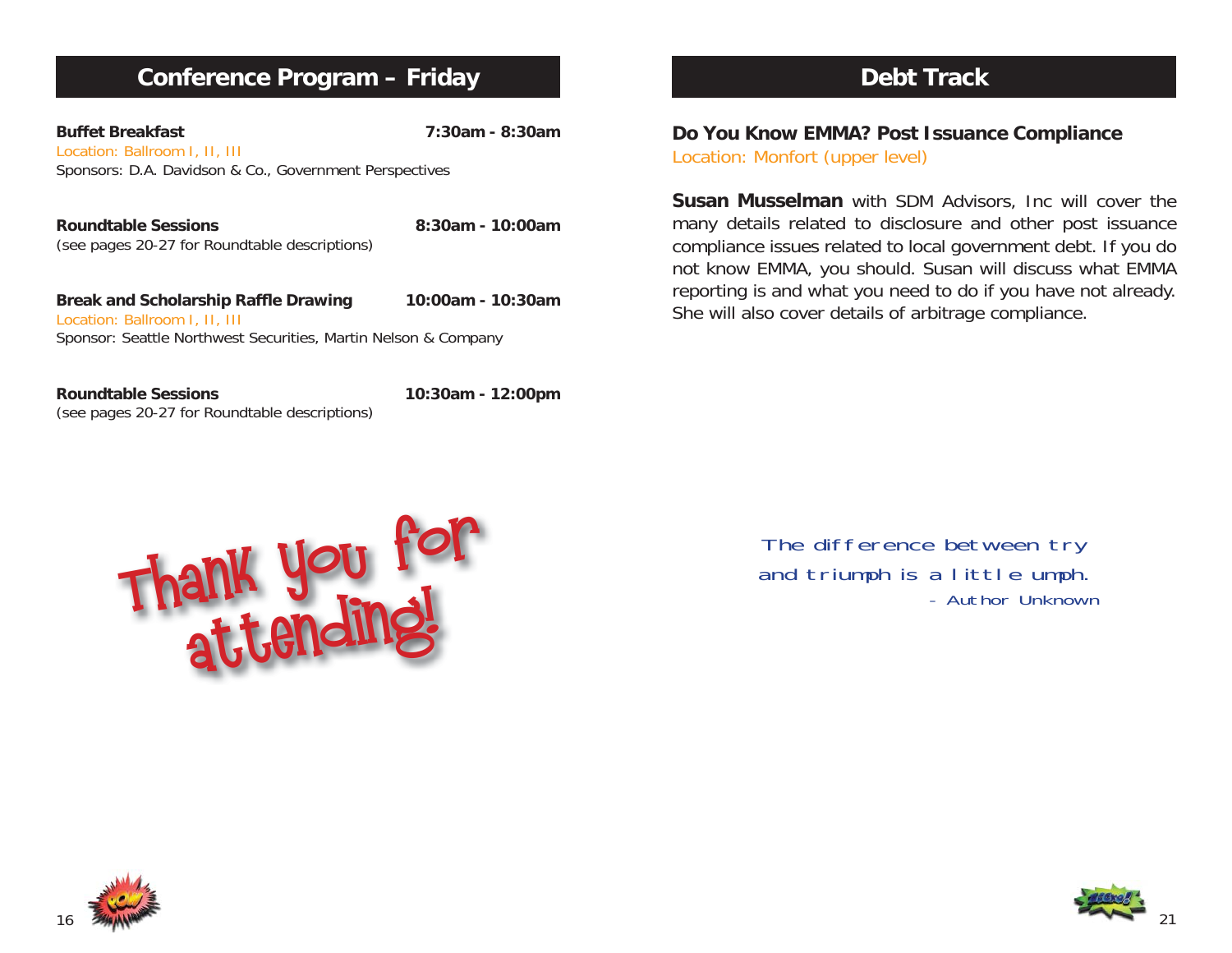## **Roundtable Times**

## **Debt Track**

## **Municipal Financing Best Practices**

Location: Stehekin A (upper level)

**Jay Reich** of Pacifica Law Group and **John Carter** with the City of Bellingham will answer the question of "Has the Wenatchee PFD bond default changed the landscape for other Washington bond issuers?" In the aftermath of the Wenatchee PFD default, it is relevant to reflect on the postdefault landscape by discussing the legal, financial, and policy implications including the court case declaring a contingent loan agreement to be a city debt. Reference will be made to the SAO Audit Summary of PFDs and PDAs and the discussion will address best practices in this post-default landscape.

## **Buy-Side Perspective on Municipal Bonds**

Location: East Room (upper level)

**Tony Baruf fi**, a Portfolio Manager with Seattle Northwest Asset Management, a division of Seattle Northwest Securities, will provide attendees with an outlook on municipal bonds from a bond buyer's perspective. Whether you are issuing debt or investing in debt, you will want to join this discussion to learn more about what factors are considered when professional investors analyze the debt for local governments.

|                                                         | Location          | <b>Thursday</b> | Friday      |
|---------------------------------------------------------|-------------------|-----------------|-------------|
| Debt Track                                              |                   |                 |             |
| Municipal Financing Best Practices                      | Stehekin A        | 1:00-2:30       | 10:30-12:00 |
| Buy-Side Perspective on Municipal Bonds                 | East Room         | 1:00-2:30       | 10:30-12:00 |
| Do You Know EMMA's Post Issuance Compliance             | Monfort Room      | $2:45-4:15$     | 8:30-10:00  |
| <b>Investments Track</b>                                |                   |                 |             |
| How to Profit from Taking Losses                        | West Room         | 1:00-2:30       | 10:30-12:00 |
| Investment Panel                                        | East Room         | $2:45-4:15$     | 8:30-10:00  |
| <b>Banking Track</b>                                    |                   |                 |             |
| Merchant Fees                                           | <b>Stehekin B</b> | 1:00-2:30       | 10:30-12:00 |
| Credit Card Processing - Remaining Secure and Compliant | West Room         | $2:45-4:15$     | I           |
| Treasury Management Track                               |                   |                 |             |
| Reduce Your Organizations Total Print and Mail Costs    | <b>Stehekin B</b> | $2:45-4:15$     | 8:30-10:00  |
| <b>Accounting Track</b>                                 |                   |                 |             |
| Internal Controls Workshop                              | Stehekin A        | $2:45-4:15$     | 8:30-10:00  |
| Single Audit Changes Update and Common Audit Issues     | Edmunds Room      | 1:00-2:30       | 10:30-12:00 |
| Government Accounting and Reporting Update              | Edmunds Room      | $2:45-4:15$     | 8:30-10:00  |
| Property Tax Levies: Lessons Learned                    | West Room         | I               | 8:30-10:00  |
|                                                         |                   |                 |             |